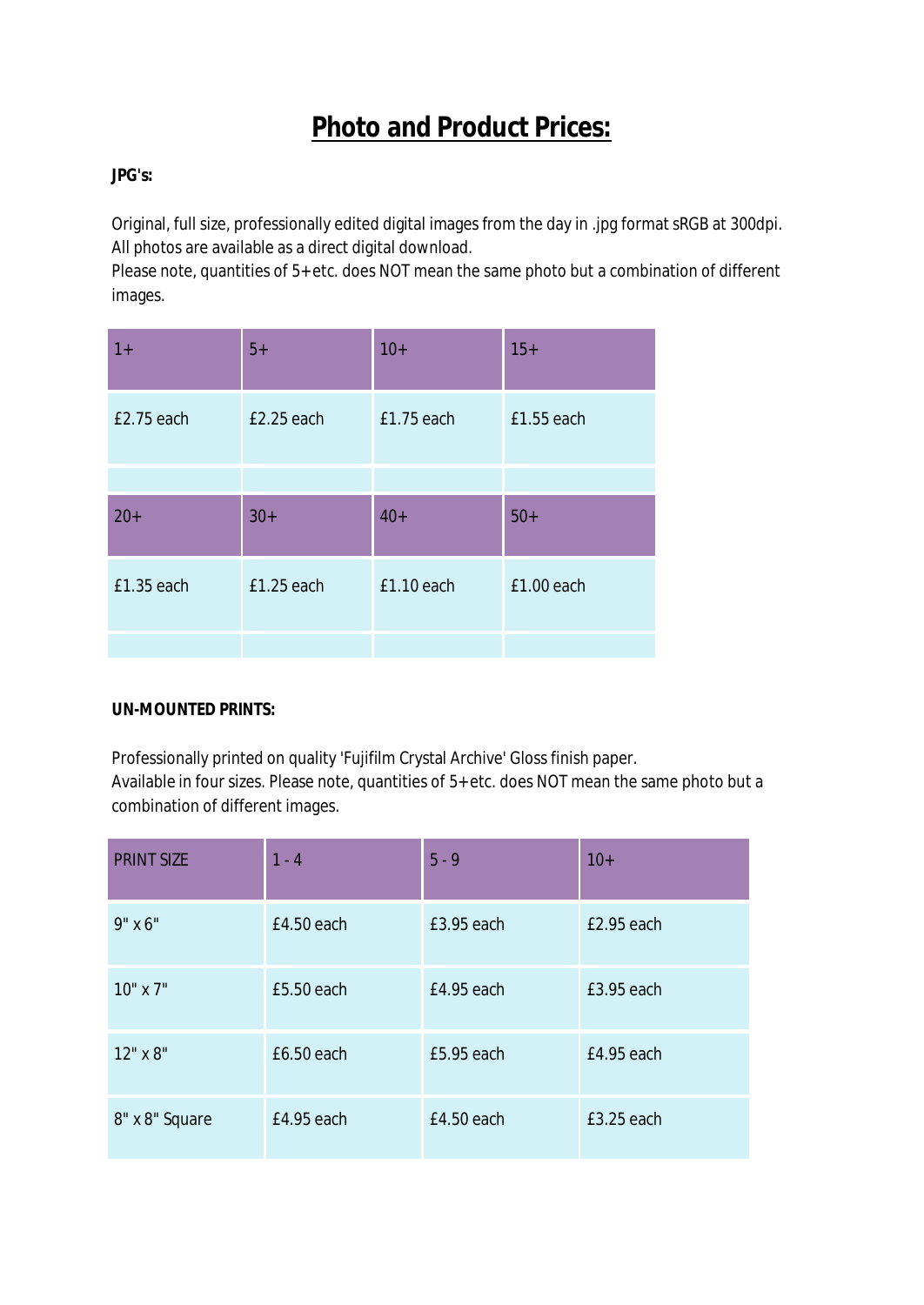#### **MOUNTED PRINTS:**

Professionally printed on quality 'Fujifilm Crystal Archive' Gloss finish paper and mounted in a high quality black photo strut-mount frame. Each mount has a debossed or single silver line around the aperture and is double sided to allow you to display either landscape or portrait.

Available in two sizes. Please note, quantities of 5+ etc. does NOT mean the same photo but a combination of different images.

| <b>PRINT SIZE</b> | $1 - 4$    | $5 - 9$      | $10+$      |
|-------------------|------------|--------------|------------|
| $9" \times 6"$    | £7.50 each | $£6.25$ each | £4.95 each |
| $10"$ x $7"$      | £8.25 each | $E7.25$ each | £5.95 each |

#### **CANVASES:**

20 or 30mm deep (depending on size) Framed Box Canvas with uniquely designed wedgeless frames so your canvas will stay drum tight.

| <b>CANVAS SIZE</b> | <b>PRICE</b> |
|--------------------|--------------|
| 12" x 8.5"         | £22.95 each  |
| 16" x 12"          | £29.75 each  |
| 20" x 15"          | £32.95 each  |
| 24" x 16"          | £42.75 each  |
| 30" x 20"          | £59.00 each  |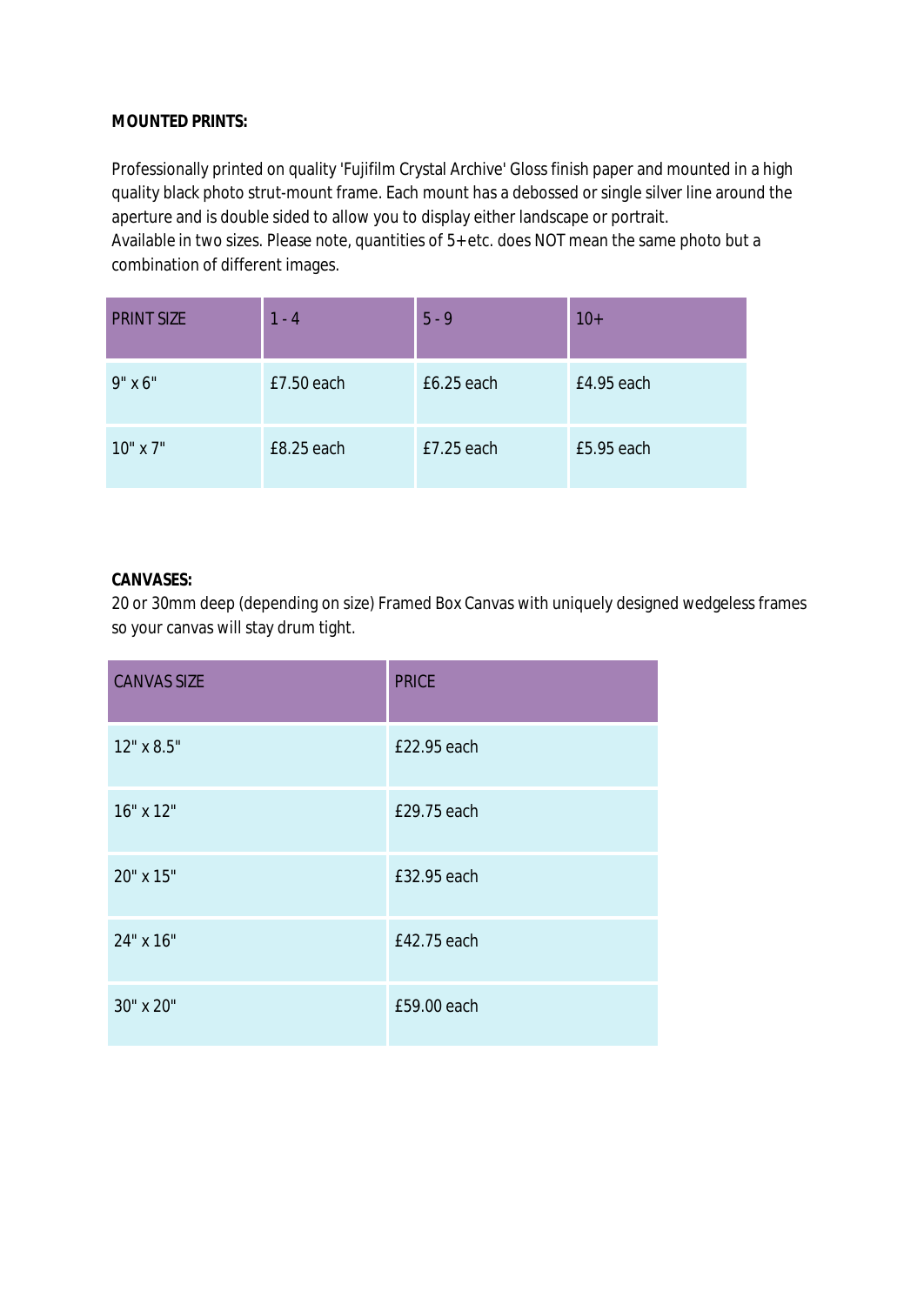## **PHOTO KEYRINGS:**

Keyring measuring 5cm x 3.5cm made from hard-wearing Acrylic. The same photo displayed on both sides, or two different – one on each side.

| <b>KEYRING SIZE</b> | <b>PRICE</b> |
|---------------------|--------------|
| $5cm \times 3.5cm$  | $£7.50$ each |

#### **HARDCOVER PHOTOBOOKS:**

A4 personalised photobooks of your special moments. Starting from a 25 page book with as many images of your choice presented on glossy 170gsm paper and hard bound.

| <b>BOOK SIZE (LANDSCAPE)</b> | <b>PRICE</b>     |
|------------------------------|------------------|
| A4 - 29cm x 22cm             | From £75.00 each |

#### **MUGS:**

White ceramic mug, 9.5cm x 8.2cm, Dishwasher and Microwave safe featuring the photo of your choice on both sides or a photo on one side and text on the other or even two different photos!

| <b>PHOTO MUG</b>      | <b>PRICE</b>  |
|-----------------------|---------------|
| 9.5cm x 8.2cm approx. | £9.95 per mug |

# **PERSONALISED CHRISTMAS CARDS:**

Printed with the photo of your choice on the front with 'Merry Christmas' text inside.

| PERSONALISED CARD  | $1 - 3$ | $4 - 9$                                   | $10+$ |
|--------------------|---------|-------------------------------------------|-------|
| <b>Standard A5</b> |         | $E$ 5.95 each $E$ 4.75 each $E$ 3.65 each |       |